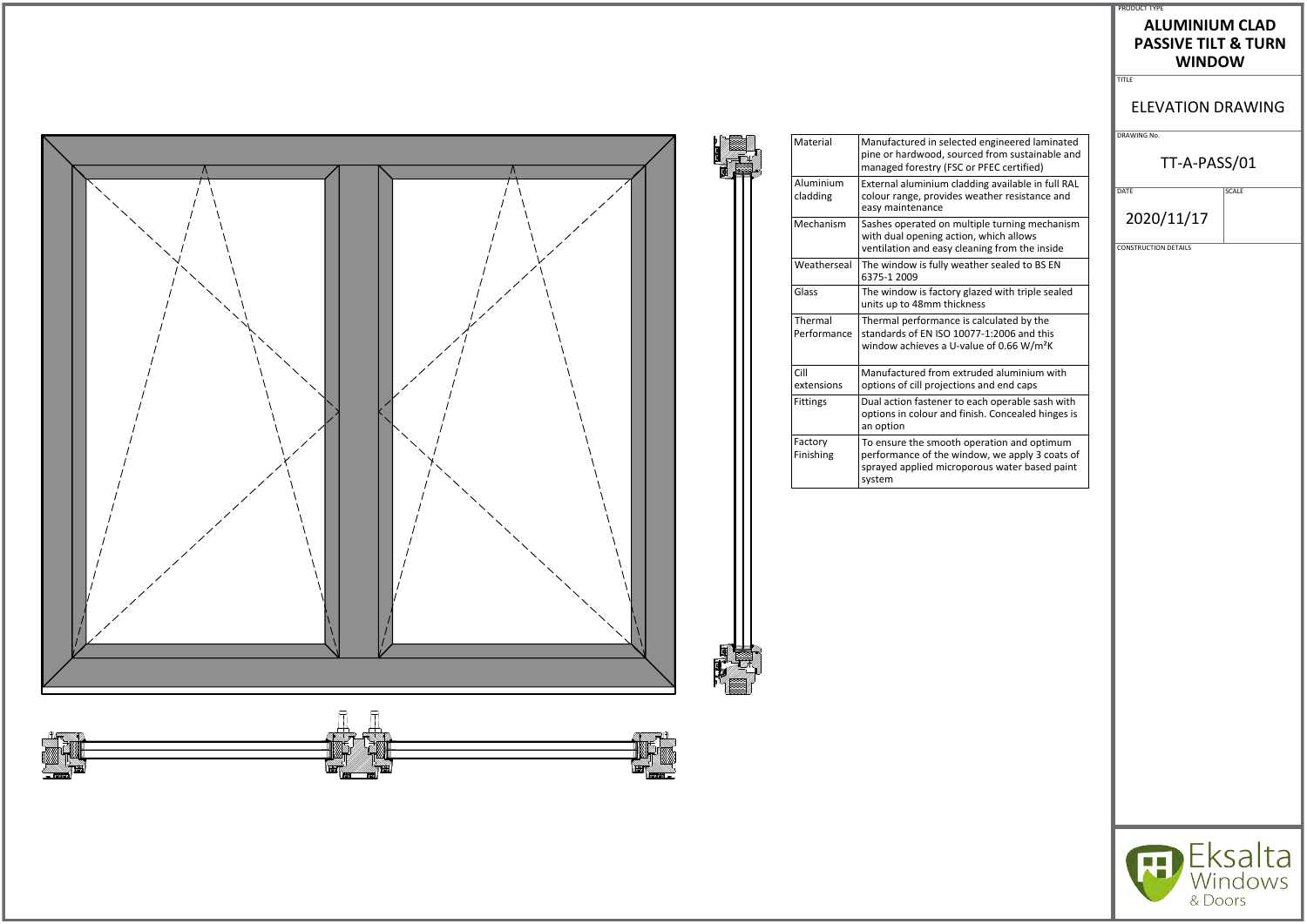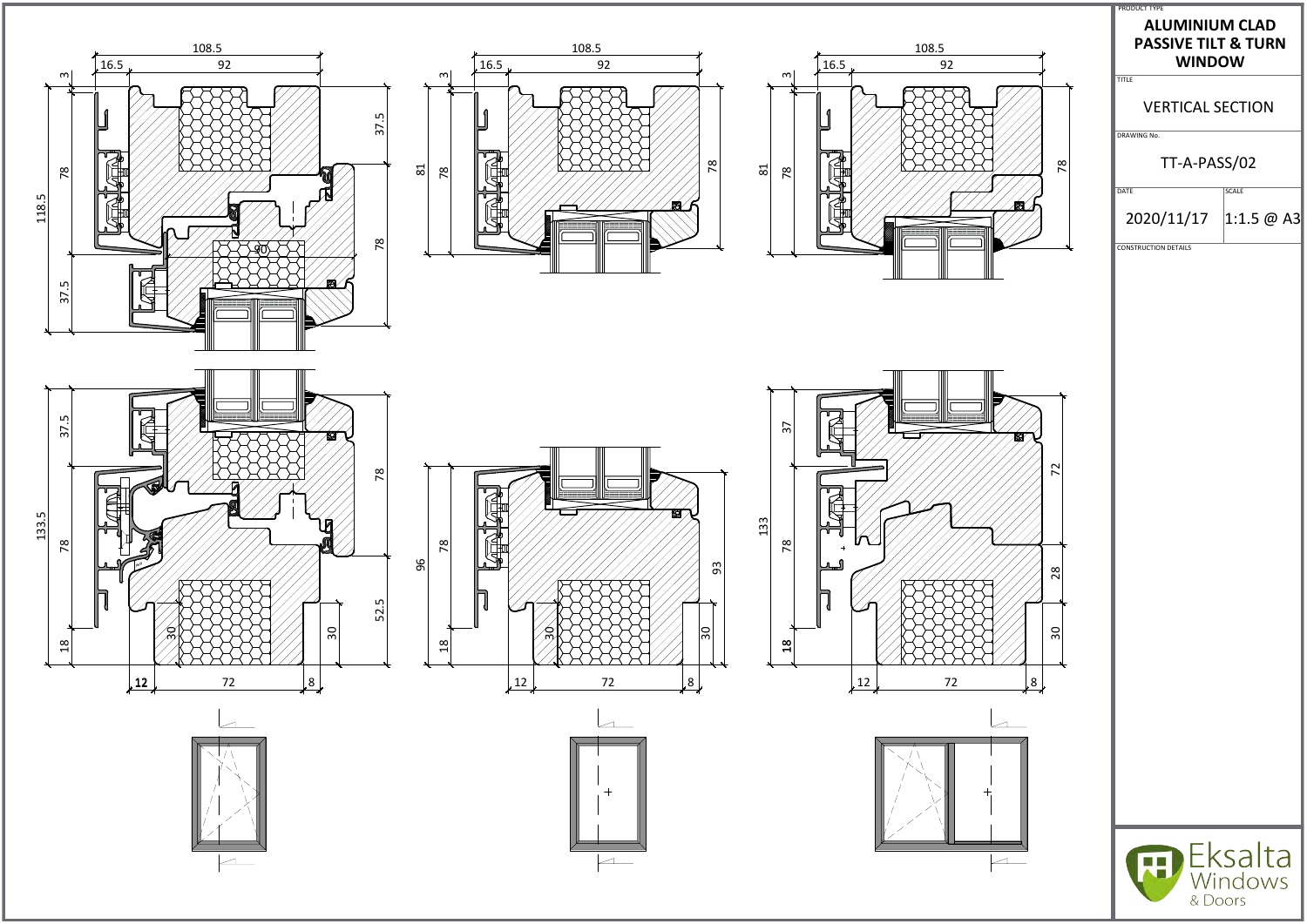













| <b>PRODUCT TYPE</b> |  |
|---------------------|--|

#### **ALUMINIUM CLAD PASSIVE TILT & TURN WINDOW**

TITLE

# HORIZONTAL SECTION

DRAWING No.

# TT-A-PASS/03

DATE SCALE

2020/11/17  $|1:1.5 \text{ @ A3}|$ 

CONSTRUCTION DETAILS



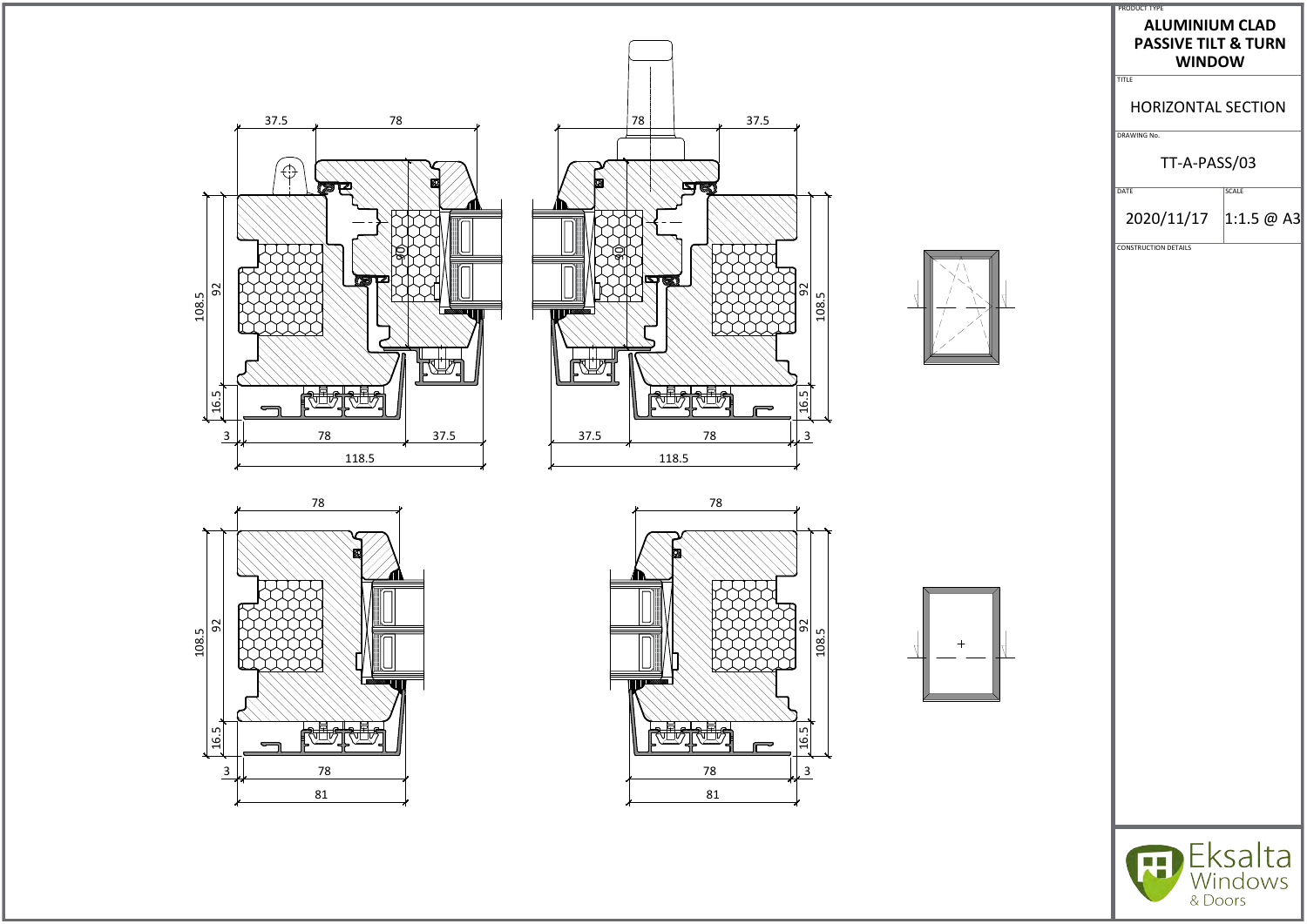



DIRECT GLAZED





TILT & TURN NEXT TO DIRECT GLAZED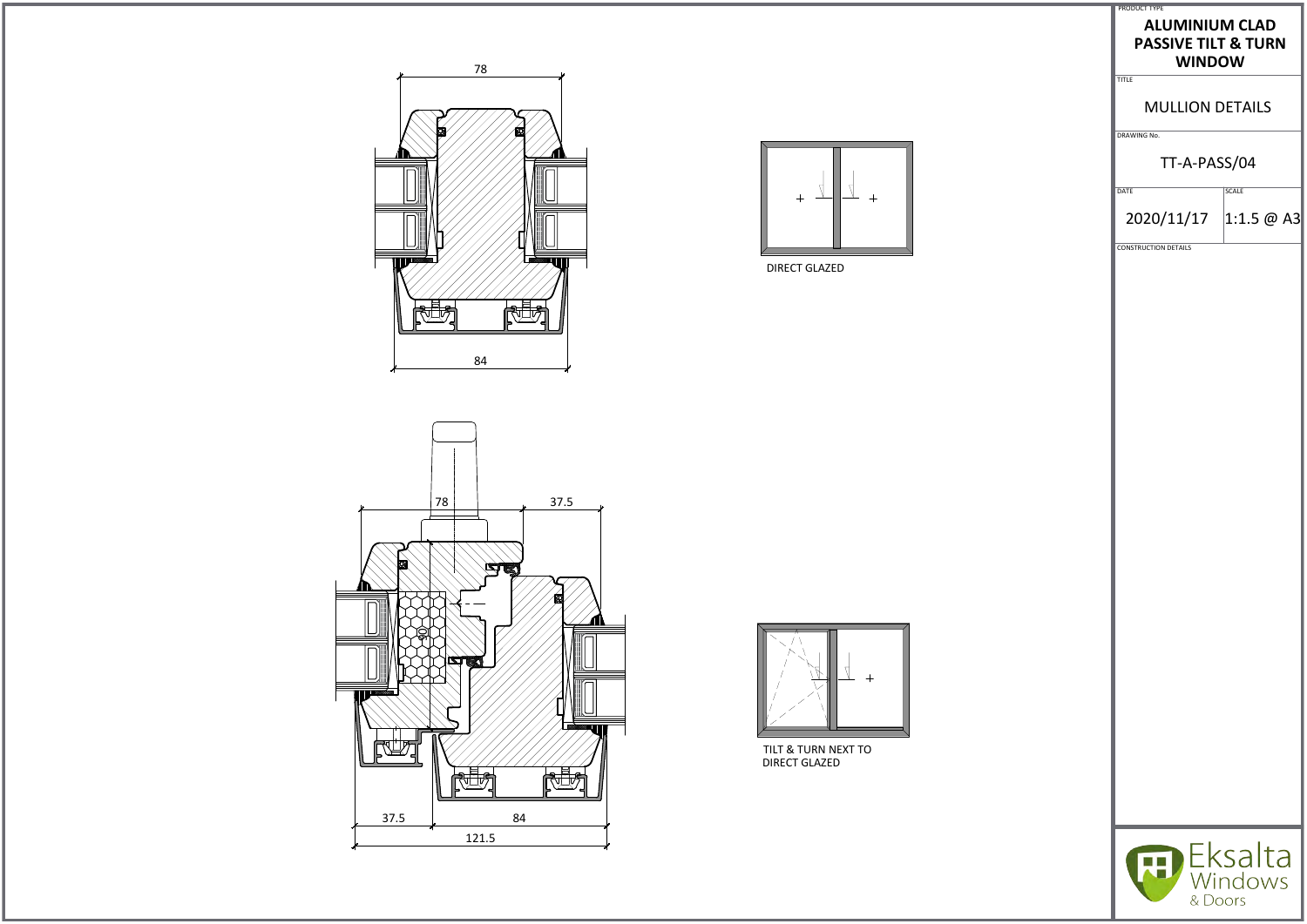



DOUBLE TILT & TURN





TILT & TURN WITH FLOATING MULLION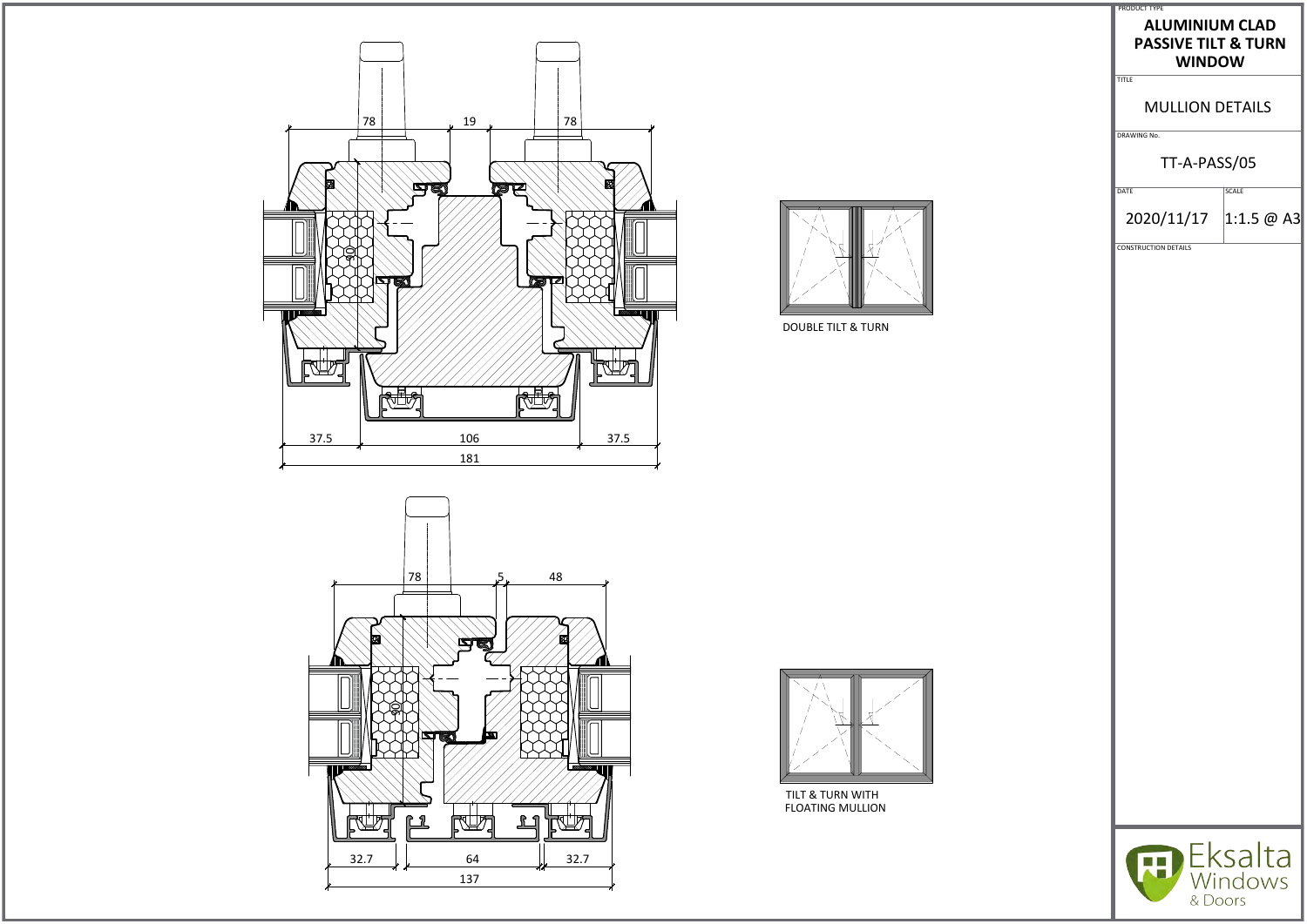





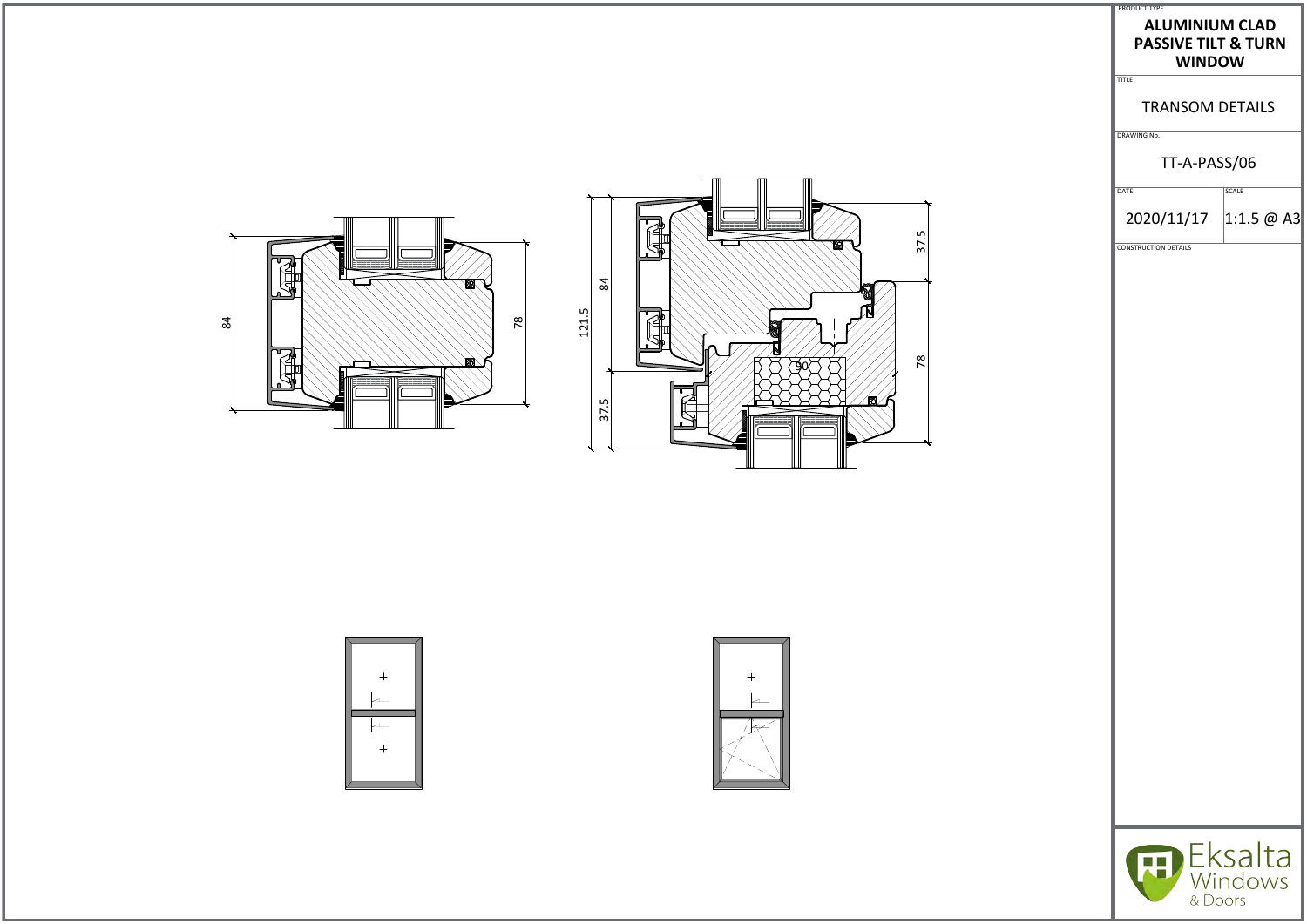